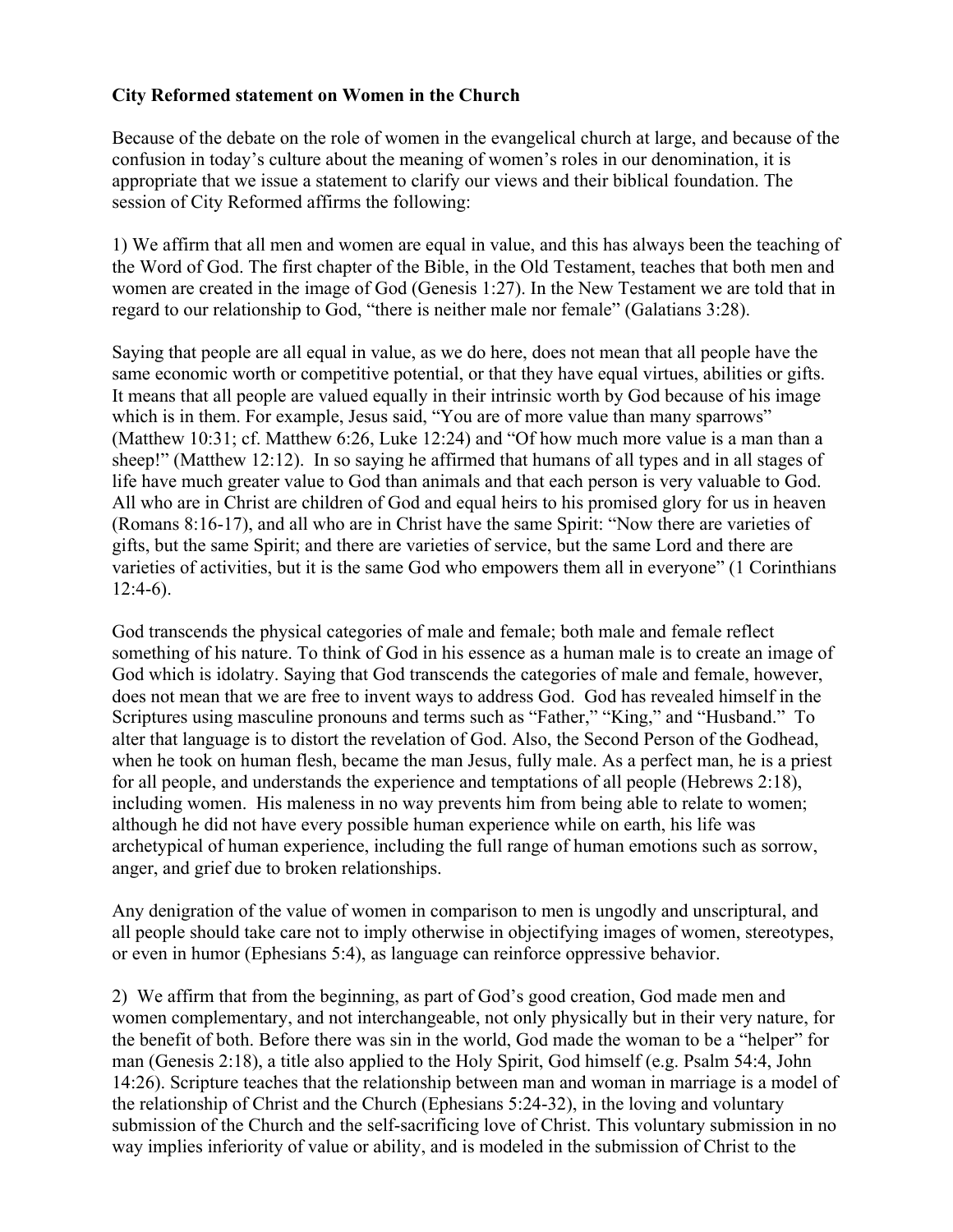Father, who although he was in very nature God, did not count equality a thing to be grasped for, and humbled himself, taking on the role of submission (Philippians 2:6-8). To say that submission implies inferiority of value or ability is to say that Christ is inferior in nature to the Father, which is contrary to orthodox theology.

3) These complementary natures are reflected in two human institutions, the family and the church. Christian husbands are to be the spiritual leaders in their homes, and spiritual authority in the church is to be held by men (Ephesians 5:22, 1 Timothy 2:12). This is because the church itself is a family (1 Timothy 5:1-2), not a business, and roles in the church ought not to be awarded on the basis of mere talent and skill. The church has father figures and mother figures who are complementary, but not interchangeable.

While affirming that men and women are equal in value but complementary in roles, we also acknowledge that many churches both in the past and present have treated this difference in ways that have not been healthy, and women have been oppressed in many cultures in the world, including ones which have called themselves Christian. Our goal is not to go back to any former time or culture, but to ever more and more act like the kingdom of God, which has standards that transcend any culture of this world.

4) In our denomination, spiritual authority is held by the offices of elder and deacon. While we acknowledge that there is substantial and legitimate debate among evangelical and Reformed Christians over whether the office of deacon is one of authority, it is the position of our denomination that both of these offices have spiritual authority, signified by the service of ordination and laying on of hands, and therefore women are not to hold these offices or perform their functions.

Not all men in the church have authority in the church; only those men who have been ordained may be said to have authority. However, on occasion, the church may use some non-ordained men in leadership roles normally associated with the work of elders, namely leading worship, discipling, and teaching. These men are effectively "elders in training," and they are appointed by the elders and serve under their direction. In some cases the official designation of "intern" elder may be given to such men.

5) While we affirm ordination for men only, no one should take this to mean that women have no role of leadership in the church and no way to use their gifts. The normal mechanism for women's leadership in our denomination is the organization called Women in the Church at the national level, often given other names in local churches. We encourage every local church to have a women's organization which fully utilizes the spiritual gifts of women. Women ought to come alongside not only the deacons, but also the elders, in providing help in areas including, but not restricted to, all of the following:

> *Teaching*: women's Bible studies and discipleship groups; arranging theological and practical teaching for women's meetings; recommending books; children's education;

> *Discipleship and counseling*: setting up mentoring networks for women (Titus 2:3-4); personal counseling; working as couples in marriage counseling;

*Prayer*: setting up and participating in prayer networks and prayer meetings;

*Mercy*: working alongside the deacons as appointed by session (BCO 9-7);